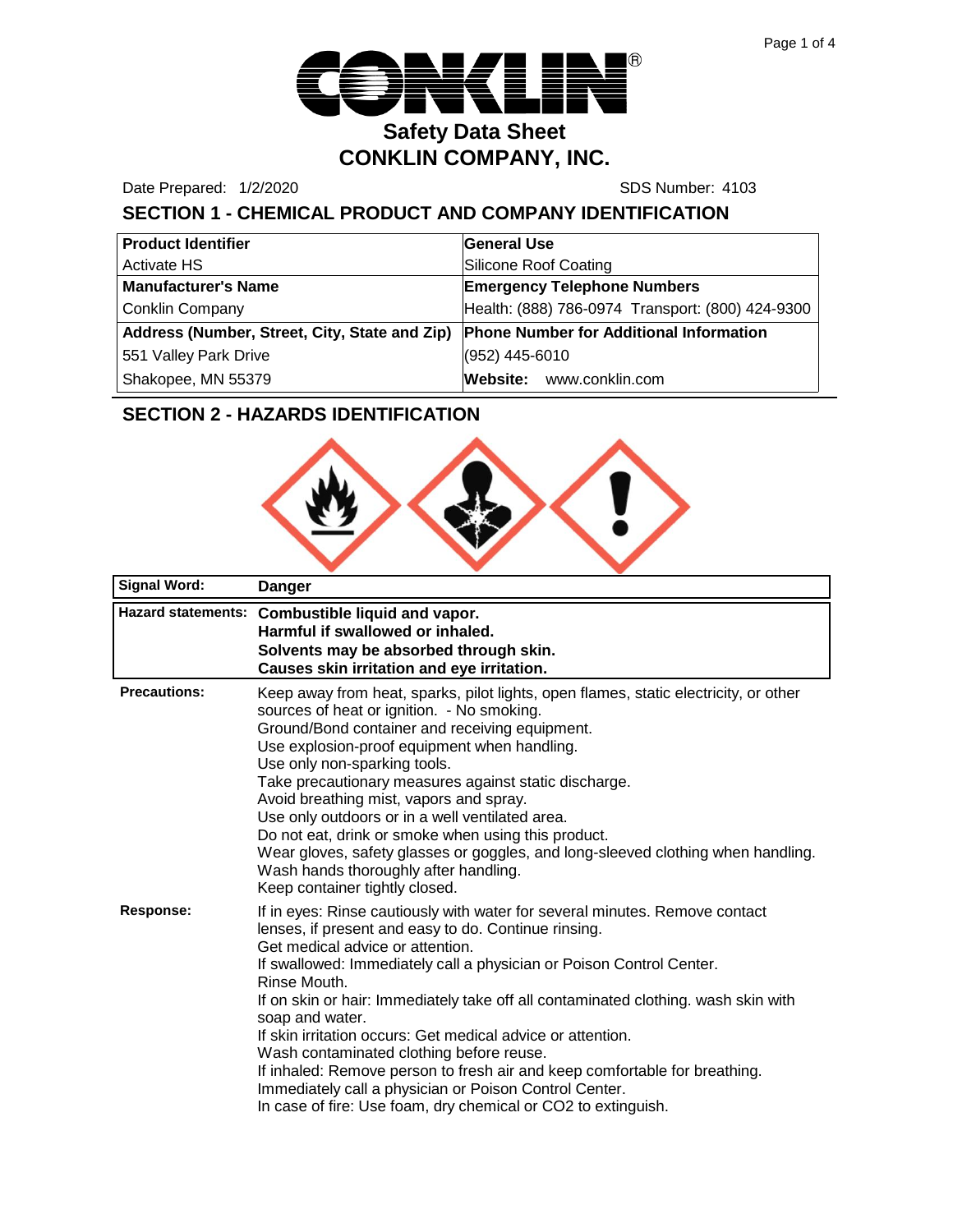#### **Potential Health Effects, Based on Individual Components (May Vary Among Individuals)**

**Eye:** Fumes, mists, or vapors may cause irritation. Liquids can cause serious irritation.

**Skin:** May cause irritation. Prolonged exposure may cause skin sensitization.

**Ingestion:** Harmful if swallowed. May cause mouth, throat and stomach irritation. If swallowed, product may cause aspiration hazard with possible lung damage.

**Inhalation:** May cause moderate irritation to respiratory tract (mouth, nose, throat and lungs).

**Medical conditions aggravated by exposure:**

None known

**Chronic effect** Not known to contain component(s) at 0.1% or greater listed as a carcinogen or possible carcinogen.

### **SECTION 3 - COMPOSITION/INFORMATION ON INGREDIENTS**

| Component                                         | <b>CAS Number</b> | Percent by Weight |
|---------------------------------------------------|-------------------|-------------------|
| Liquid Silicone Polymer                           | Proprietary       | 45 to 60%         |
| Nepheline Syenite                                 | 37244-96-5        | 15 to 30%         |
| <b>Titanium Dioxide</b>                           | 13463-67-7        | 5 to 15%          |
| 2-Butanone, O, O", O"-(Methylsilylidyne) Trioxime | 22984-54-9        | 2 to $7\%$        |
| Silica, Amorphous, fumed, crystal-free            | 112945-52-5       | 1 to 3%           |
|                                                   |                   |                   |

See Section 8 for exposure guidelines.

## **SECTION 4 - FIRST AID MEASURES**

**EYES:** Quickly and gently blot or brush chemical off the face. Immediately flush the contaminated eye(s) with clean, lukewarm, gently flowing water for 15-20 minutes, while holding the eyelid(s) open. If a contact lens is present, DO NOT delay irrigation or attempt to remove the lens until after flushing is complete. Take care not to rinse contaminated water into the unaffected eye or onto the face. Immediately obtain medical attention.

**SKIN:** As quickly as possible, remove contaminated clothing, shoes, and leather goods (e.g. watchbands, belts). Quickly and gently, blot or brush away excess chemical. Wash gently and thoroughly with lukewarm, gently flowing water and non-abrasive soap for 5 minutes. If irritation persists, repeat flushing. Obtain medical advice. Store contaminated clothing in a manner to prevent spontaneous combustion. Completely decontaminate clothing, shoes, and leather goods before reuse, or discard.

**INGESTION:** If product is swallowed, call physician or poison control center for most current information. If professional advice is not available, do not induce vomiting. Never induce vomiting or give diluents (milk or water) to someone who is unconscious, having convulsions, or who cannot swallow. Seek medical advice. Take a copy of the label and/or MSDS with the victim to the health professional.

**INHALATION:** If breathing becomes difficult, remove victim to fresh air. If necessary, use artificial respiration to support vital functions. Seek medical attention if breathing dificulty continues.

### **SECTION 5 - FIRE FIGHTING MEASURES**

**FLASH POINT:** 128°F

**EXINGUISHING MEDIA:** Foam, dry chemical, CO2.

**SPECIAL FIRE FIGHTING PROCEDURES:** Limit use of water spray to cool containers and to protect personnel. Water may not be effective to extinguish a fire involving this material. Vapors are heavier than air and may be ignited after traveling considerable distances, causing flashback or explosion.Firefighters should use approved self-contained breathing apparatus and full turn-out (Bunker) gear when fighting fires involving chemicals, to protect against possible toxic fumes or vapors. Cool and use caution when approaching fire-exposed containers.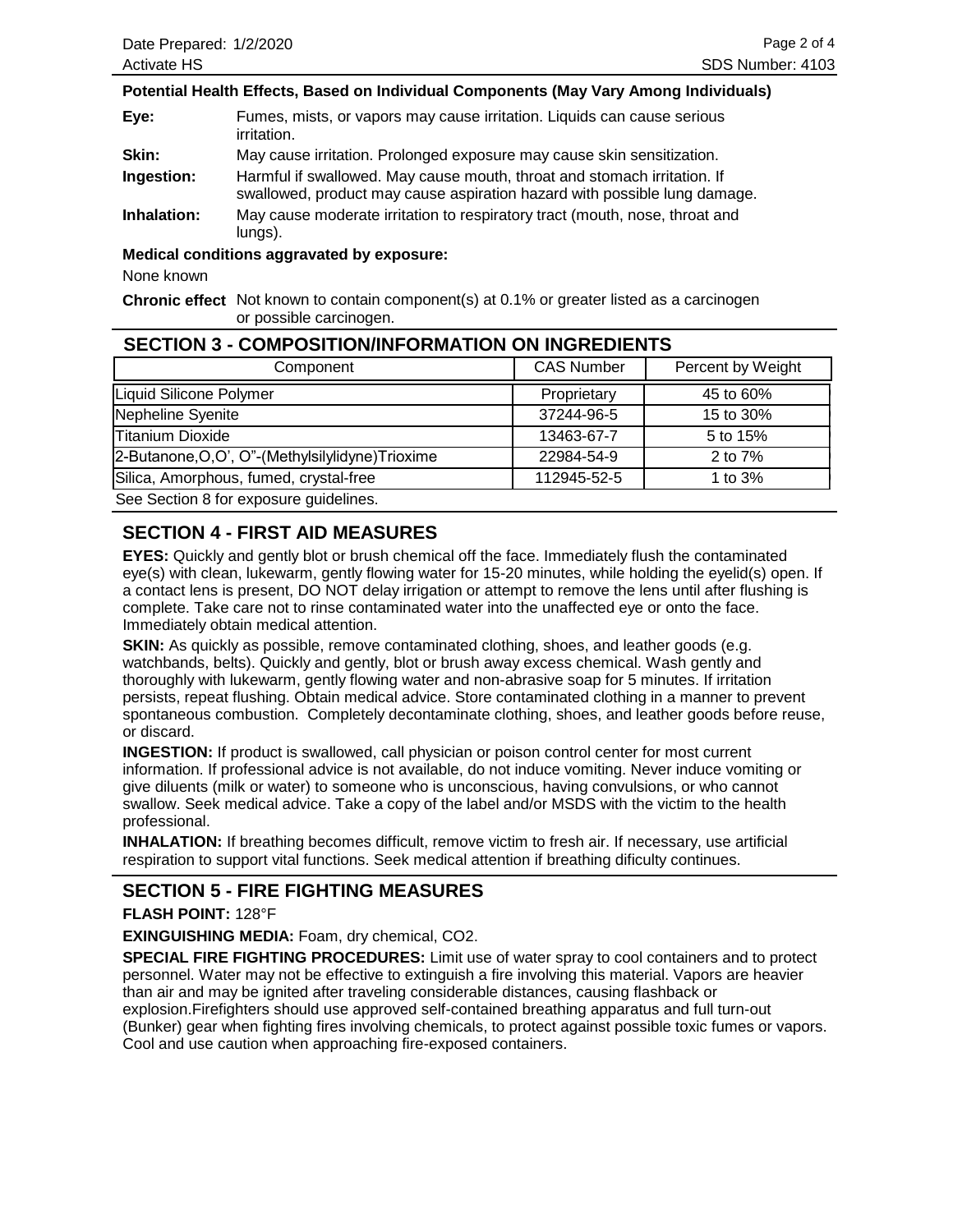## **SECTION 6 - ACCIDENTAL RELEASE MEASURES**

**SPILL OR LEAK PROCEDURE:** Use personal protection recommended in Section 8. Remove all sources of ignition, including sparks and static electricity. Use non-sparking, explosion-proof tools and equipment. Do not vacuum. Ventilate area thoroughly. Stay upwind. Isolate area from unprotected personnel. Dike to prevent spill from spreading. Collect with compatible absorbent material and place in metal container with tight fitting cover. Floor may be slippery - use care and clean thoroughly. Keep out of sewer, septic system, ground water, and open waters. Notify federal, state and local authorities, as applicable.

### **SECTION 7 - HANDLING AND STORAGE**

**STORAGE TEMPERATURE:** 40° to 80°F

**HANDLING AND STORAGE PRECAUTIONS:** Use personal protection recommended in Section 8. Do not cut, weld, drill, or otherwise expose empty or full containers to heat, sparks, pilot lights, open flames, static electricity, or other sources of heat or ignition. Open containers slowly in case of pressure accumulation. Bond and ground containers and equipment during transfer. Vapors are/may be heavier than air and may cause ignition away from storage or handling location. Use non-sparking tools. Protect from direct sunlight. Store in dry, cool, ventilated area in tightly closed containers out of the reach of children. Do not store on side. Avoid creasing or impacting container sidewalls. Empty containers may be hazardous. Do not eat, drink, or smoke in chemical use or storage areas. Wash hands after handling and before eating, drinking, or smoking. Do not rub eyes with soiled hands. See Section 10 for metals or other materials to avoid. Spontaneous combustion can occur from heat generation with rags.

## **SECTION 8 - PERSONAL PROTECTION/EXPOSURE CONTROLS**

**ENGINEERING CONTROLS:** Provide sufficient general and local explosion-proof exhaust ventilation to maintain safe exposure levels. Take measures to minimize exposure. Provide a source of clean water for flushing eyes and skin.

**EYE PROTECTION REQUIREMENTS:** Use ANSI-approved eye protection (e.g. safety glasses, goggles), as required by work conditions. Use ANSI-approved chemical splash goggles and face shield if splashing may occur.

**SKIN PROTECTION REQUIREMENTS:** Chemical-resistant gloves and clothing, as needed, to prevent skin contact. Wash hands before eating, drinking, or smoking.

**RESPIRATORY PROTECTION:** To protect against inhalation, a NIOSH-approved air-purifying respirator with organic vapor cartridges and dust/mist pre-filters may be permissible. Use a dust/mist filter or pre-filter if spraying. Use a positive pressure air-supplied respirator for unknown or uncontrolled situations, or when air-purifying respirators may not provide adequate protection.

### **AIRBORNE EXPOSURE LIMITS**

| <b>Components</b>             | <b>OSHA</b><br><b>PEL/TWA</b> | <b>ACGIH</b><br><b>TLV/TWA</b> | STEL |
|-------------------------------|-------------------------------|--------------------------------|------|
| Titanium Dioxide*<br>*as dust | TWA 15 $mg/m3$                | $10 \text{ mg/m}^3$            |      |

Definitions:

= Permissible Exposure Limit PEL

Threshold Limit Value = TLV

TWA = Time-weighted average (8 hour day)

 $STEL = Short term exposure limit (15 minutes), no more than 60 min./day$ 

Ceiling (not to be exceeded under any condition) = (c)

Skin = (s)